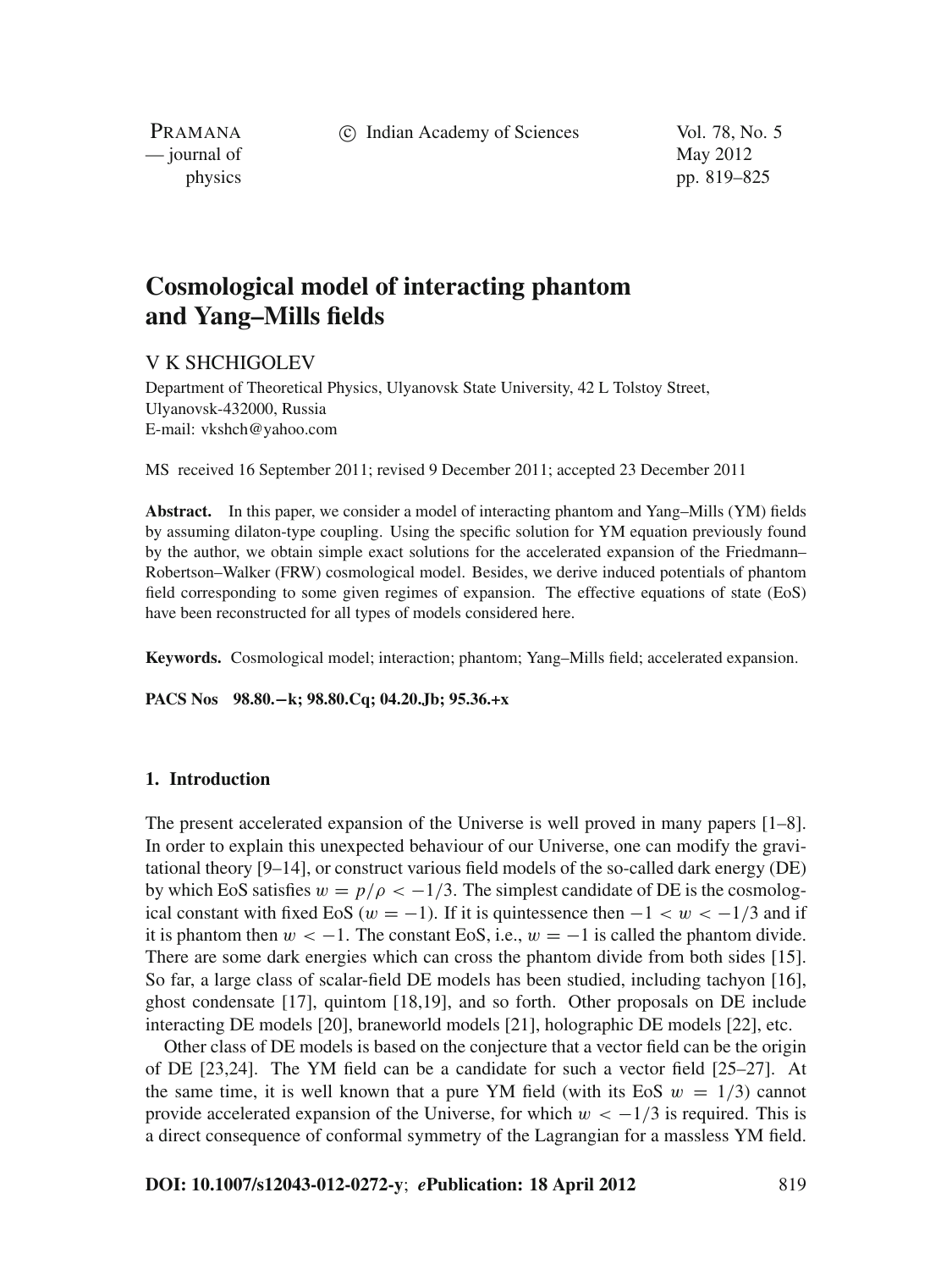### *V K Shchigole*v

Any violations of conformal symmetry (e.g., as a result of quantum corrections [28] or of non-minimal coupling to gravity [29]) give a good chance for involving YM fields in the reconstruction of DE. The alternative chance for YM fields to be involved in DE problem is the consideration of some interaction of YM field with different sources of gravity. In this aspect, the idea of induced nonlinearity is fairly attractive for the realization of phantom field in cosmology. In this paper, we turn our attention to the issue of YM fields interacting with a phantom field in FRW cosmology. Using the specific solution of YM equation previously considered in FRW cosmology [30–34], we generalize the model investigated in [30] in the case of interacting phantom and YM fields. This allows us to obtain some exact solutions for the accelerated expansion of FRW cosmological model. Besides, we derive the induced potentials of phantom field corresponding to some given regimes of expansion. The effective EoS have been reconstructed for all types of models considered below.

#### **2. Basic equations**

The main equations of the model follow from the Lagrangian density [30]:

$$
\mathcal{L} = \frac{R}{2\kappa} + \epsilon \frac{1}{2} \varphi_{,\alpha} \varphi^{,\alpha} - \frac{1}{16\pi} F^a_{\alpha\beta} F^{a\alpha\beta} \Psi(\varphi), \tag{1}
$$

where *R* is the Ricci curvature scalar,  $\varphi$  is a scalar field,  $F_{\alpha\beta}^{a}$  is the YM strength tensor,  $\Psi(\varphi)$  is the coupling analytical function,  $\epsilon = +1$  represents quintessence while  $\epsilon = -1$ represents phantom field. Variation of (1) with respect to the metric *gik* and fields yields the Einstein equation  $G^v_\mu = \kappa T^v_\mu$  with the following energy–momentum tensor for the system of fields:

$$
T_{\mu}^{\nu} = \epsilon \varphi_{,\mu} \varphi^{,\nu} - \frac{1}{4\pi} F_{\mu\beta}^{a} F^{a\nu\beta} \Psi(\varphi)
$$

$$
- \delta_{\mu}^{\nu} \left[ \frac{\epsilon}{2} \varphi_{,\alpha} \varphi^{,\alpha} - \frac{1}{16\pi} F_{\alpha\beta}^{a} F^{a\alpha\beta} \Psi(\varphi) \right], \tag{2}
$$

and the modified YM equation:  $D_v(\sqrt{-g}F^{av}\Psi(\varphi)) = 0$ , where  $D_v$  denotes the covariant derivative. The scalar field equation is as follows:

$$
\frac{\epsilon}{\sqrt{-g}} \frac{\partial}{\partial x^{\nu}} \left( \sqrt{-g} g^{\nu \mu} \frac{\partial \varphi}{\partial x^{\mu}} \right) + \frac{1}{16\pi} I \frac{d \Psi(\varphi)}{d \varphi} = 0, \tag{3}
$$

where the first invariant of Yang–Mills field  $I = F^a_{\alpha\beta} F^{a\alpha\beta}$ . We assume that the Universe is described by a FRW geometry with a scale factor  $a(t)$  and the sign of space curvature  $k = +1, 0, -1.$ 

The nontrivial solution for the YM equation obtained in [30] has such a valuable feature that the YM invariant built on this solution depends only on time:  $I = I(t) = 6/g^2 a^4(t)$ . In view of the latter, for the phantom field ( $\epsilon = -1$ ), the rest of the set of Einstein and scalar field equations is as follows:

$$
\dot{\varphi}^2 = 6\kappa^{-1}a^{-2}(\dot{a}^2 + a\ddot{a} + k), \quad \Psi(\varphi) = 8\pi g^2 \kappa^{-1}a^2(2\dot{a}^2 + a\ddot{a} + 2k), \quad (4)
$$

$$
\frac{1}{a^3} \frac{\partial}{\partial t} \left( a^3 \dot{\varphi} \right) - \frac{3}{8\pi g^2} \frac{1}{a^4} \frac{\mathrm{d}\Psi(\varphi)}{\mathrm{d}\varphi} = 0. \tag{5}
$$

820 *Pramana – J. Phys.***, Vol. 78, No. 5, May 2012**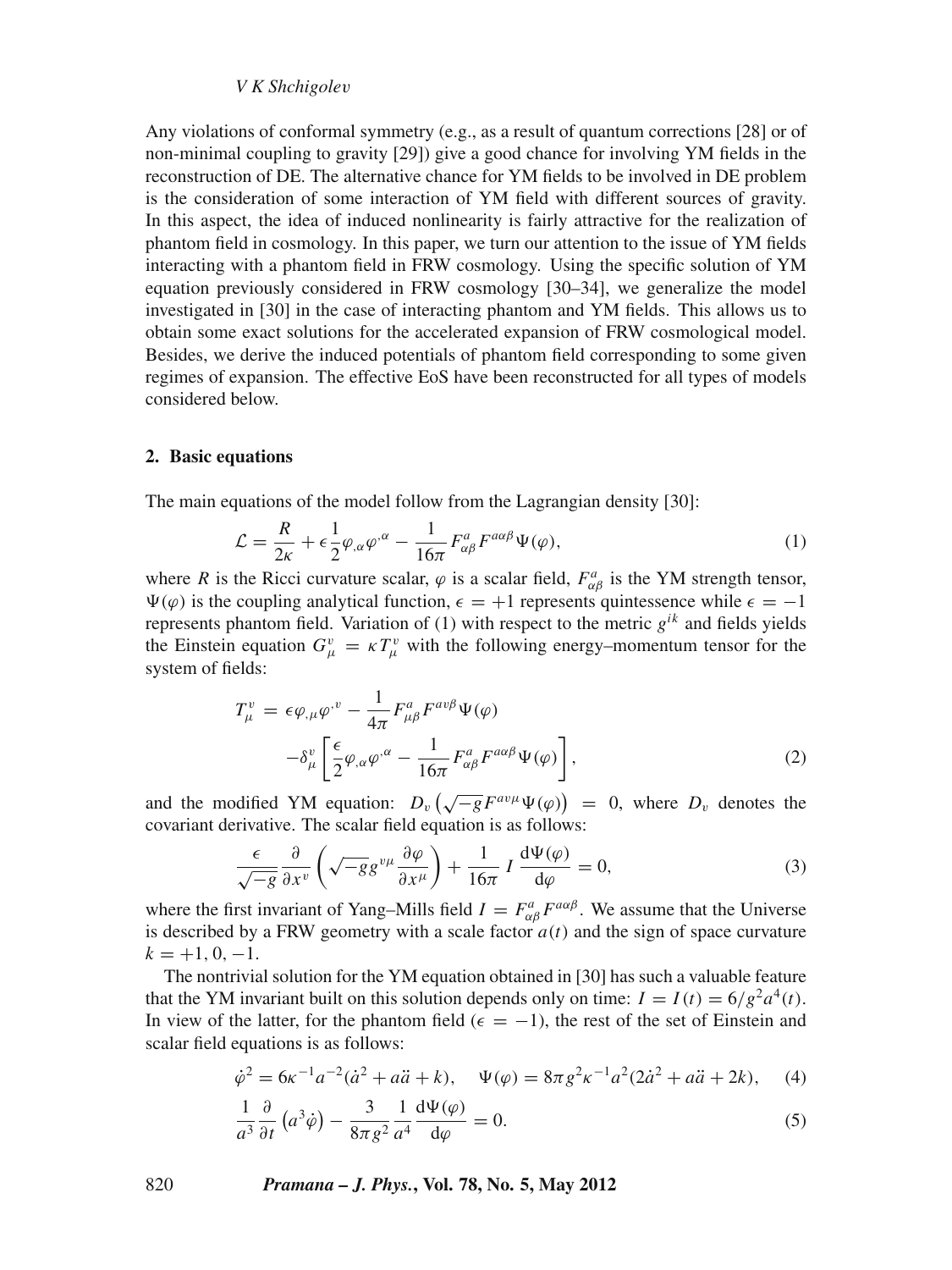Besides, comparing eq. (5) in this case with the usual one for the phantom field in FRW cosmology, we can derive the relationship between an effective potential of phantom field  $V_{\text{eff}}$  and the coupling function  $\Psi(\varphi)$ :

$$
\frac{dV_{\text{eff}}(\varphi)}{d\varphi} = \frac{3}{8\pi g^2} \frac{1}{a^4} \frac{d\Psi(\varphi)}{d\varphi}.
$$
\n(6)

From the first equation in (4) it follows that the real solution for phantom field exists when  $\dot{a}^2 + a\ddot{a} + k > 0$ . Besides, the simple study of effective energy density and pressure followed from (2), i.e.,

$$
\rho(t) = -\frac{\dot{\varphi}^2}{2} + 3\frac{1}{8\pi g^2 a^4} \Psi(\varphi), \quad p(t) = -\frac{\dot{\varphi}^2}{2} + \frac{1}{8\pi g^2 a^4} \Psi(\varphi), \tag{7}
$$

shows that the effective EoS in this model is restricted by  $p < -\rho/3$ . Therefore, the accelerated expansion, for which  $p < -\rho/3$  is required, can be realized in our model.

### **3. Simple examples of exact solution**

To demonstrate some interesting features of this model, we are going to consider two illustrative examples of exact solutions further to our general study. We shall consider the accelerated expansion, that is  $\ddot{a} > 0$ , when the asymptotic value of the Hubble parameter  $H = H_0 = \text{const.}$  is achieved in the course of time.

## 3.1 *The case*  $a(t) = H_0^{-1} \sinh(H_0 t)$

Note that this dependence of  $a(t)$  on time satisfies inequality  $\dot{a}^2 + a\ddot{a} + k \ge 0$  for all signs of the curvature, and eqs (4) become

$$
\dot{\varphi}^2 = H_0^2 \frac{(2 \sinh^2 (H_0 t) + 1 + k)}{2\lambda^2 \sinh^2 (H_0 t)},
$$
  

$$
\Psi(t) = \frac{\Psi_0 \sinh^2 (H_0 t)}{3} (3 \sinh^2 (H_0 t) + 2 + 2k).
$$
 (8)

Consider the cases of negative or positive signs of curvature separately. Here and further, we use the following notations:  $\lambda = \sqrt{\kappa/12}$ ,  $\Psi_0 = 24\pi g^2/\kappa H_0^2$ ,  $V_0 = 3H_0^2/\lambda^2$ .

(i) Open model:  $k = -1$ . From eqs (8), one can find that  $\dot{\varphi} = \lambda^{-1} H_0$ ,  $\Psi(t) =$  $\Psi_0$  sinh<sup>4</sup>( $H_0t$ ). Integrating the first equation and taking into account the second one together with the explicit expression of  $a(t)$ , we obtain

$$
\varphi(t) = \lambda^{-1} H_0 t + \varphi_0, \qquad \Psi(\varphi) = \Psi_0 \sinh^4 \left[ \lambda (\varphi - \varphi_0) \right]. \tag{9}
$$

With the help of eq. (6), we can derive the following effective potential which is induced by the coupling to the YM field:

$$
V_{\text{eff}}(\varphi) = V_0 \ln(\sinh[\lambda(\varphi - \varphi_0)]) + U_0,\tag{10}
$$

where  $U_0$  is a constant.

*Pramana – J. Phys.***, Vol. 78, No. 5, May 2012** 821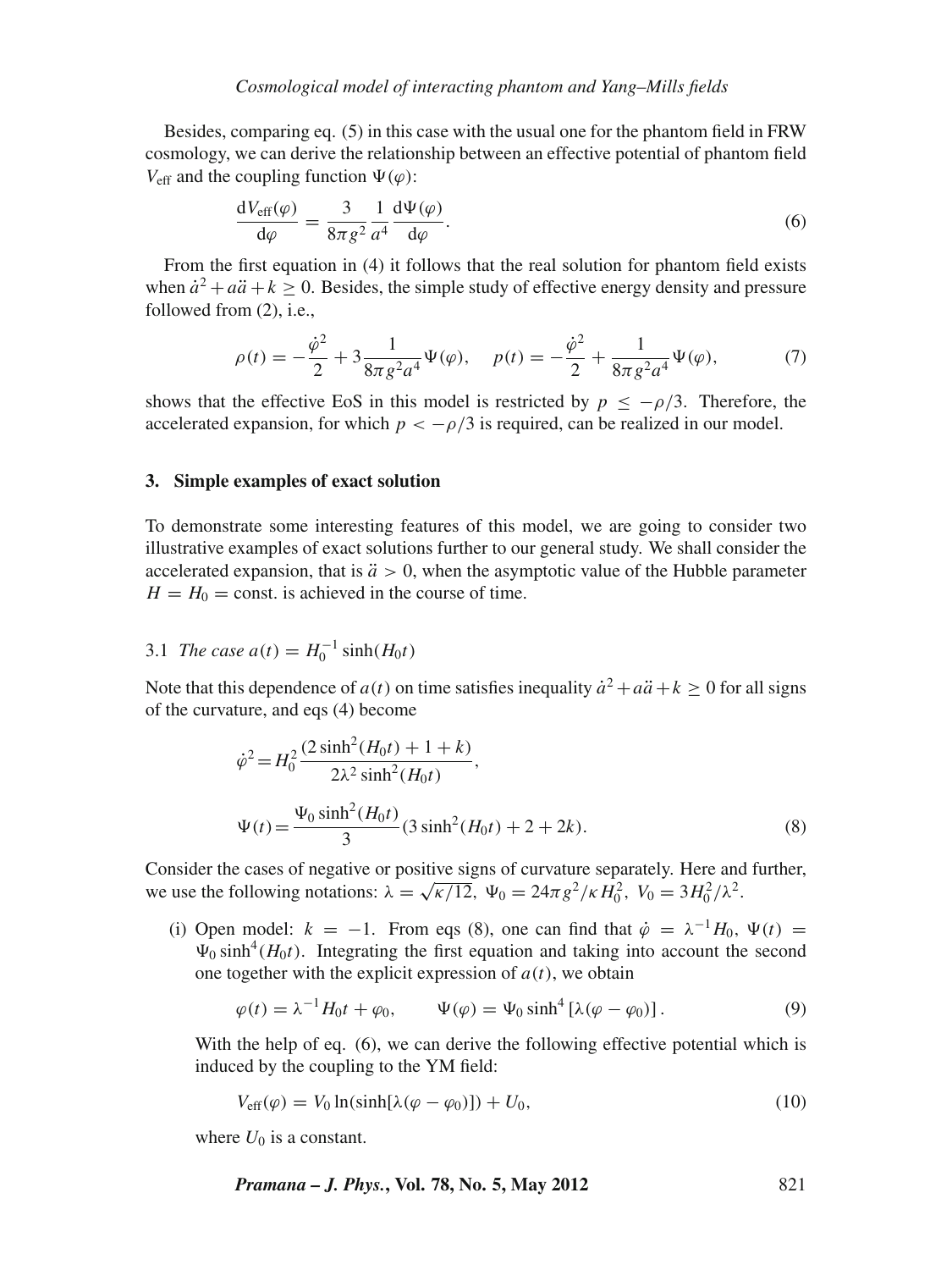(ii) Closed model:  $k = +1$ . As it follows from eqs (4), in this case, we have

$$
\dot{\varphi} = \lambda^{-1} H_0 \coth(H_0 t), \qquad \Psi(t) = \Psi_0 \sinh^2(H_0 t) \left( \sinh^2(H_0 t) + \frac{4}{3} \right). \tag{11}
$$

Then from eq. (11), we can find that

$$
\varphi(t) = \lambda^{-1} \ln \left[ \sinh(H_0 t) \right] + \varphi_0, \quad \Psi(\varphi) = \Psi_0 e^{2\lambda(\varphi - \varphi_0)} \left[ e^{2\lambda(\varphi - \varphi_0)} + \frac{4}{3} \right]. \tag{12}
$$

The induced phantom potential, which corresponds to the coupling function (12), can be obtained in the following form:

$$
V_{\text{eff}}(\varphi) = V_0 \left[ \lambda(\varphi - \varphi_0) - \frac{1}{3} e^{-2\lambda(\varphi - \varphi_0)} \right] + U_0.
$$
 (13)

3.2 *The case*  $a(t) = H_0^{-1} \cosh(H_0 t)$ 

In this case, eqs (4) take the following form:

$$
\dot{\varphi}^2 = H_0^2 \frac{(2 \cosh^2(H_0 t) - 1 + k)}{2\lambda^2 \cosh^2(H_0 t)},
$$
  

$$
\Psi(t) = \frac{\Psi_0 \cosh^2(H_0 t)}{3} (3 \cosh^2(H_0 t) - 2 + 2k).
$$
 (14)

(iii) Open model:  $k = -1$ . From eqs (14), we have

$$
\dot{\varphi} = \lambda^{-1} H_0 \tanh(H_0 t), \quad \Psi(t) = \Psi_0 \cosh^2(H_0 t) \left(\cosh^2(H_0 t) - \frac{4}{3}\right).
$$
 (15)

In view of the second equation in (15) and explicit expression for  $a(t)$ , we can solve the first equation in (15), and then obtain

$$
\varphi(t) = \lambda^{-1} \ln \left[ \cosh(H_0 t) \right] + \varphi_0, \quad \Psi(\varphi) = \Psi_0 e^{2\lambda(\varphi - \varphi_0)} \left[ e^{2\lambda(\varphi - \varphi_0)} - \frac{4}{3} \right]. \tag{16}
$$

Due to eq. (6), the effective phantom potential becomes

$$
V_{\rm eff}(\varphi) = V_0 \left[ \lambda(\varphi - \varphi_0) + \frac{1}{3} e^{-2\lambda(\varphi - \varphi_0)} \right] + U_0.
$$
 (17)

(iv) Closed model:  $k = +1$ . For this sign of curvature, it follows from eqs (14), that  $\dot{\varphi} = \lambda^{-1} H_0$ ,  $\Psi(t) = \Psi_0 \cosh^4(H_0 t)$ . Therefore, we have the following solution in this case:

$$
\varphi(t) = \lambda^{-1} H_0 t + \varphi_0, \quad \Psi(\varphi) = \Psi_0 \cosh^4 \left[ \lambda (\varphi - \varphi_0) \right]. \tag{18}
$$

In view of eq. (6), it can be easily obtained that now the effective phantom potential

$$
V_{\text{eff}}(\varphi) = V_0 \ln(\cosh[\lambda(\varphi - \varphi_0)]) + U_0. \tag{19}
$$

With the help of expressions (7), all solutions obtained above can be arranged in three groups according to their EoS.

## 822 *Pramana – J. Phys.***, Vol. 78, No. 5, May 2012**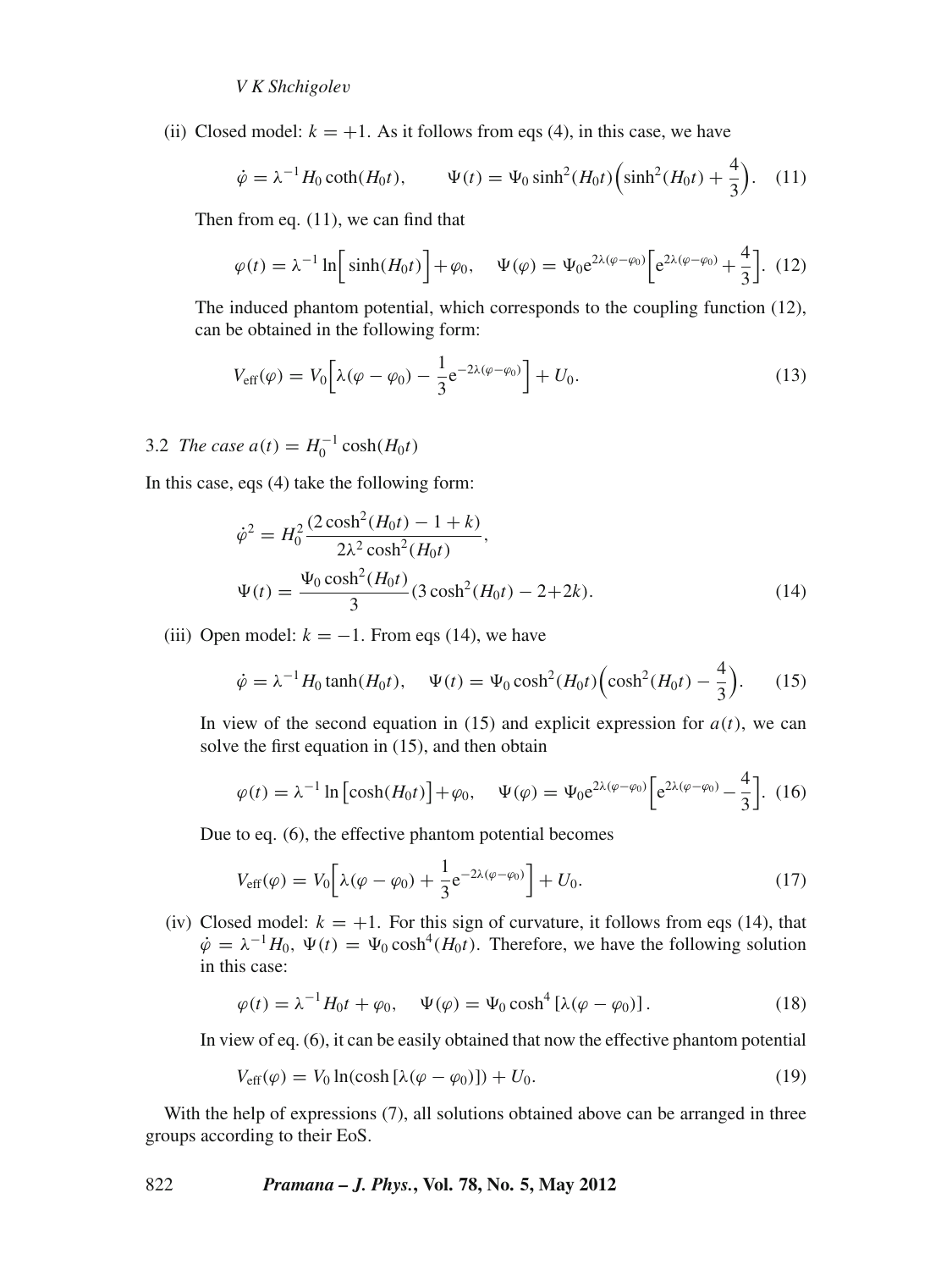In Case (1):  $a(t) = H_0^{-1} \cosh(H_0 t)$  ( $k = -1$ ), and in Case (2):  $a(t) = H_0^{-1} \sinh(H_0 t)$  $(k = +1)$ , one can find consequently

$$
w_1 = -\frac{3\sinh^2(H_0t) + 1}{3\sinh^2(H_0t) - 3}, \qquad w_2 = -\frac{3\sinh^2(H_0t) + 2}{3\sinh^2(H_0t) + 6}.
$$
 (20)

In Case (3):  $a(t) = H_0^{-1} \sinh(H_0 t)$  with  $k = -1$ , or  $a(t) = H_0^{-1} \cosh(H_0 t)$  with  $k = +1$ , we have  $w_3 = -1$ . The plots of EoS parameters for all three cases considered above can be viewed on figure 1. As one can see, the curve of EoS when  $a = H_0^{-1} \sinh(H_0 t)$  with  $k = -1$  displays a rather unusual behaviour around the value  $x = H_0 t$  determined by the solution of  $sinh(H_0t) = 1$ . To understand this, let us find the energy densities from eq. (7) for the cases defined above. So we can find for Cases (1) and (2) that

$$
\rho_1 = \frac{H_0^2}{4\lambda^2 \cosh^2(H_0 t)} \left(\sinh^2(H_0 t) - 1\right),
$$
  
\n
$$
\rho_2 = \frac{H_0^2}{4\lambda^2 \sinh^2(H_0 t)} \left(\sinh^2(H_0 t) + 2\right).
$$
\n(21)

For Case (3), we have  $\rho_3 = H_0^2/4\lambda^2$ , that is  $\rho_3 = \lim_{t \to \infty} \rho_1(t) = \lim_{t \to \infty} \rho_2(t)$ . It could be supposed that the constant density  $\rho_3$  represents some energy density of an effective



**Figure 1.** Effective EoS parameter w vs.  $x = H_0 t$  in Cases (i) and (iv) (dotted line), in Case (ii) (solid line) and in Case (iii) (dashed line).

*Pramana – J. Phys.***, Vol. 78, No. 5, May 2012** 823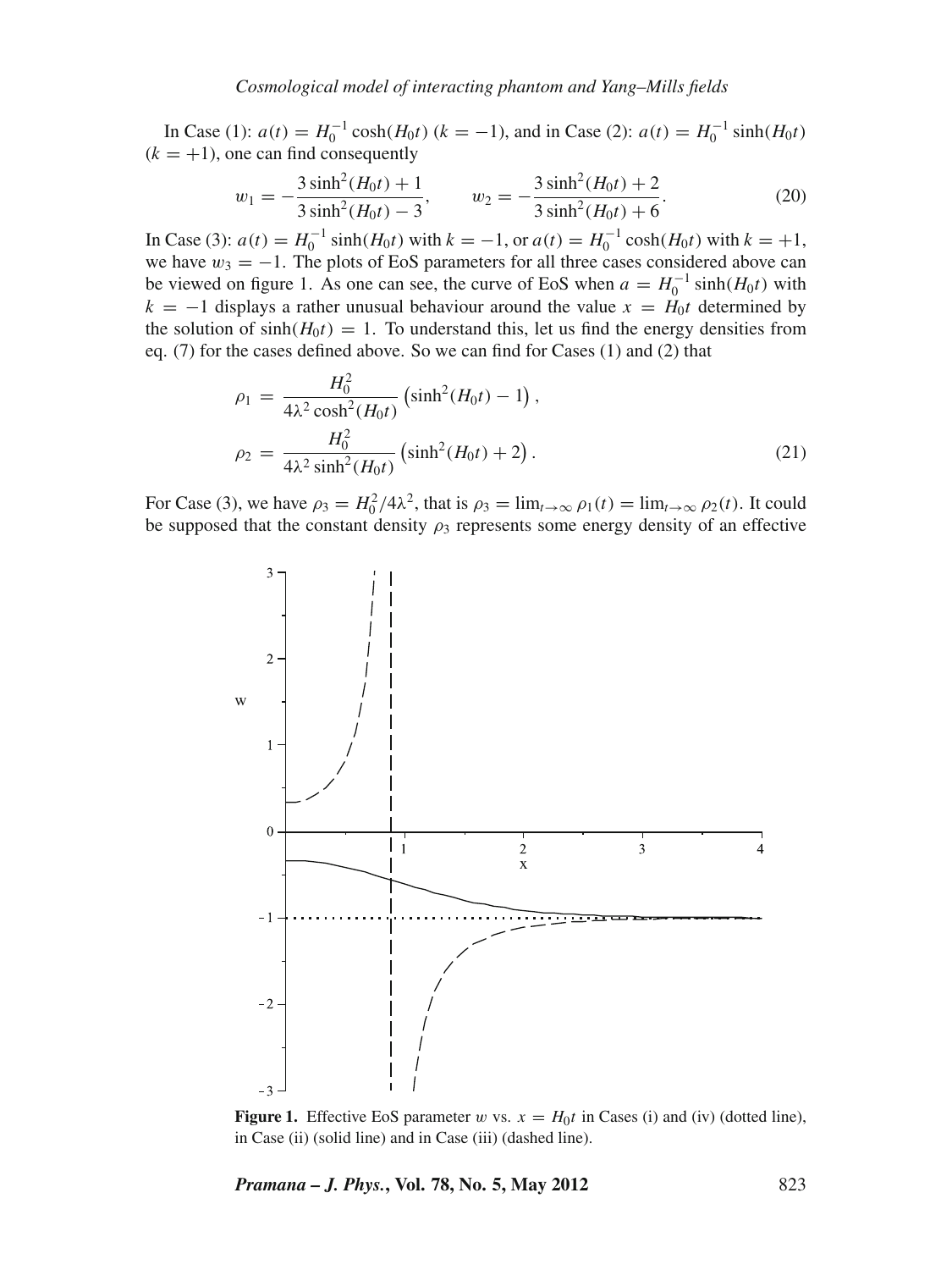### *V K Shchigole*v

cosmological constant  $\Lambda$ , that is  $\Lambda/\kappa = H_0^2/4\lambda^2$ . This implies the well-known result for a de Sitter model:  $H_0 = \sqrt{\Lambda/3}$ . At the same time, one can conclude from (21) that while  $\sinh^2(H_0 t)$  < 1 the energy density  $\rho_1$  is negative, i.e. the weak energy condition is violated. But as soon as  $\sinh^2(H_0t) > 1$ ,  $\rho_1$  becomes positive, and the energy condition takes effect. From eq. (21), it is obvious that there is no problem of this sort in Case (2), as well as in Case (3).

### **4. Conclusion**

In summary, the model of interacting phantom and YM fields in FRW non-flat cosmology are briefly studied in this paper. First of all, we have derived the set of main equations which determines the model dynamics. Using the specific solution of YM equation previously considered in FRW scalar field cosmology, we generalized the model investigated in [30] in the case of interacting phantom and YM fields. This allowed us to obtain some exact solutions for the accelerated expansion of FRW cosmological model. Besides, we derive the induced potentials of phantom field corresponding to cases in §3.1 and 3.2 in which the Hubble parameter changes as  $H(t) = H_0 \coth(H_0 t)$  or  $H(t) = H_0 \tanh(H_0 t)$ respectively. At that, it follows from (9), (12), (16) and (18) that all cases considered above are related by the conditions  $\dot{\varphi} \sim H_0$  or  $\dot{\varphi} \sim H(t)$ . In other words, the rate of phantom field change is proportional to either asymptotical value of the Hubble parameter  $(H_0 = \lim_{t \to \infty} H(t))$  or to its contemporary value. The effective EoS have been reconstructed for all types of models considered above. Somewhat unexpected are the results of Case (1). Nevertheless, this model considered from the moment  $t = H_0^{-1} \sinh^{-1}(1)$ does not demonstrate any oddity. As can be seen from our examples, all EoS parameters considered do not cross the phantom divide −1 at late time. This is not a characteristic property of the model but only the consequence of the given simplest expansion regimes.

#### **References**

- [1] S Perlmutter *et al*, *Astrophys. J.* **517**, 565 (1999)
- [2] C B Netterfield *et al*, *Astrophys. J.* **571**, 604 (2002)
- [3] N W Halverson *et al*, *Astrophys. J.* **568**, 38 (2002)
- [4] S Bridle, O Lahab, J P Ostriker and P J Steinhardt, *Science* **299**, 1532 (2003)
- [5] D N Spergel *et al*, *Astrophys. J. Suppl. Ser.* **148**, 175 (2003)
- [6] C L Bennett *et al*, *Astrophys. J. Suppl.* **148**, 1 (2003)
- [7] SDSS Collaboration: M Tegmark *et al*, *Phys. Re*v*.* **D69**, 103501 (2004)
- [8] S W Allen *et al*, *Mon. Not. R. Astron. Soc.* **353**, 457 (2004)
- [9] G R Dvali, G Gabadadze and M Porrati, *Phys. Lett.* **B485**, 208 (2000)
- [10] S Nojiri and S D Odintsov, *Phys. Re*v*.* **D68**, 123512 (2003)
- [11] S Capozziello, *Int. J. Mod. Phys.* **D11**, 483 (2002)
- [12] P S Apostolopoulos *et al*, *Phys. Re*v*.* **D72**, 044013 (2005)
- [13] S Nojiri and S D Odintsov, *Int. J. Geom. Meth. Mod. Phys.* **4**, 115 (2007)
- [14] F K Diakonos and E N Saridakis, *J. Cosmol. Astropart. Phys.* **0902**, 030 (2009)
- [15] C Deffayet, O Pujolas, I Sawicki and A Vikman, *J. Cosmol. Astropart. Phys.* **1010**, 026 (2010)
- [16] A Sen, *J. High Energy Phys.* **0207**, 065 (2002)
- [17] F Piazza and S Tsujikawa, *J. Cosmol. Astropart. Phys.* **0407**, 004 (2004)